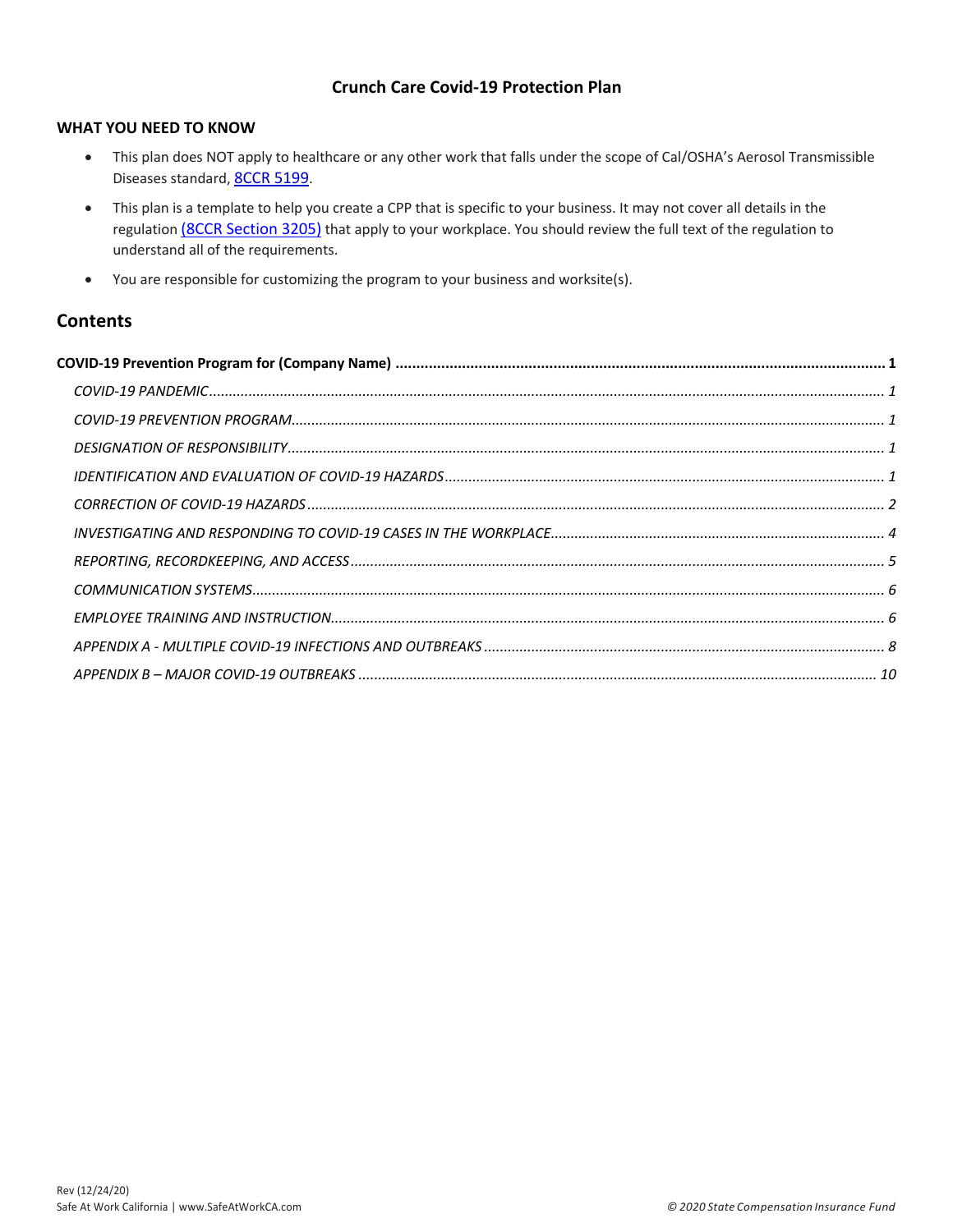# COVID-19 Prevention Program for Crunch Care

# **COVID-19 PANDEMIC**

The novel coronavirus, SARS-CoV-2, causes a viral respiratory illness called COVID-19, which can make people sick with flu-like and other symptoms. The virus spreads easily when an infected person sneezes, coughs, or speaks, sending tiny droplets into the air. These droplets can land in the nose, mouth, or eyes of someone nearby and cause illness. The virus can also be caught from airborne virus, when small particles of infectious virus remain suspended in the air and people inhale them. People can also become infected if they touch an infectious droplet on a surface and then touch their own nose, mouth, or eyes.

Some of the symptoms of COVID-19 are cough, fever, shortness of breath, and new loss of taste or smell. Some people with mild cases may have no symptoms at all yet still can spread the virus. Staying at least six feet away from people outside of your household, covering your nose and mouth with a face covering, and washing hands often with soap and water can help stop COVID-19 from spreading in the workplace.

# **COVID-19 PREVENTION PROGRAM**

Crunch Care is committed to protecting our employees and preventing the spread of COVID-19 at our workplace. We developed this program to reduce our workers' risk of catching and spreading this virus. We encourage employees to share information about potential COVID-19 hazards at our workplace and assist in evaluating these hazards. We will investigate all workplace illnesses and correct hazards that are identified. We stay informed on the virus presence in our community as well as recommendations made by national and local health agencies. We review and update this plan as necessary. This plan was last reviewed on 01/05/2021.

## **DESIGNATION OF RESPONSIBILITY**

*Human Resources* has the authority and responsibility for implementing this plan in our workplace. All managers and supervisors are responsible for implementing this plan in their assigned work areas and ensuring employees' questions are answered in a language they understand.

All employees are required to follow the policies and procedures laid out in this plan, use safe work practices, and assist in maintaining a safe work environment.

# **IDENTIFICATION AND EVALUATION OF COVID-19 HAZARDS**

We evaluate our workplace and operations to identify tasks that may have exposure to COVID-19. The evaluation includes all interactions, areas, activities, processes, equipment, and materials that could present potential exposure to COVID-19. Assessments include employee interactions with all persons who may be present in the workplace: contractors, vendors, customers, and members of the public. Evaluations include:

- Identification of places and times when people may gather or come in contact with each other, even if they aren't working. Examples: meetings, trainings, workplace entrances, bathrooms, hallways, aisles, walkways, elevators, break or eating areas, cool-down areas, and waiting rooms.
- Employees' potential workplace exposure to all persons at the workplace. We will consider how employees and others enter, leave, and travel through the workplace. Examples: co-workers, employees of other businesses, the public, customers or clients, and independent contractors.
- Existing COVID-19 prevention measures and whether we need different or additional control measures.

**Employee Participation** - We encourage employees to participate in this evaluation. They can contact Human Resources to share information on potential COVID-19 hazards at our workplace or to assist in evaluating these hazards.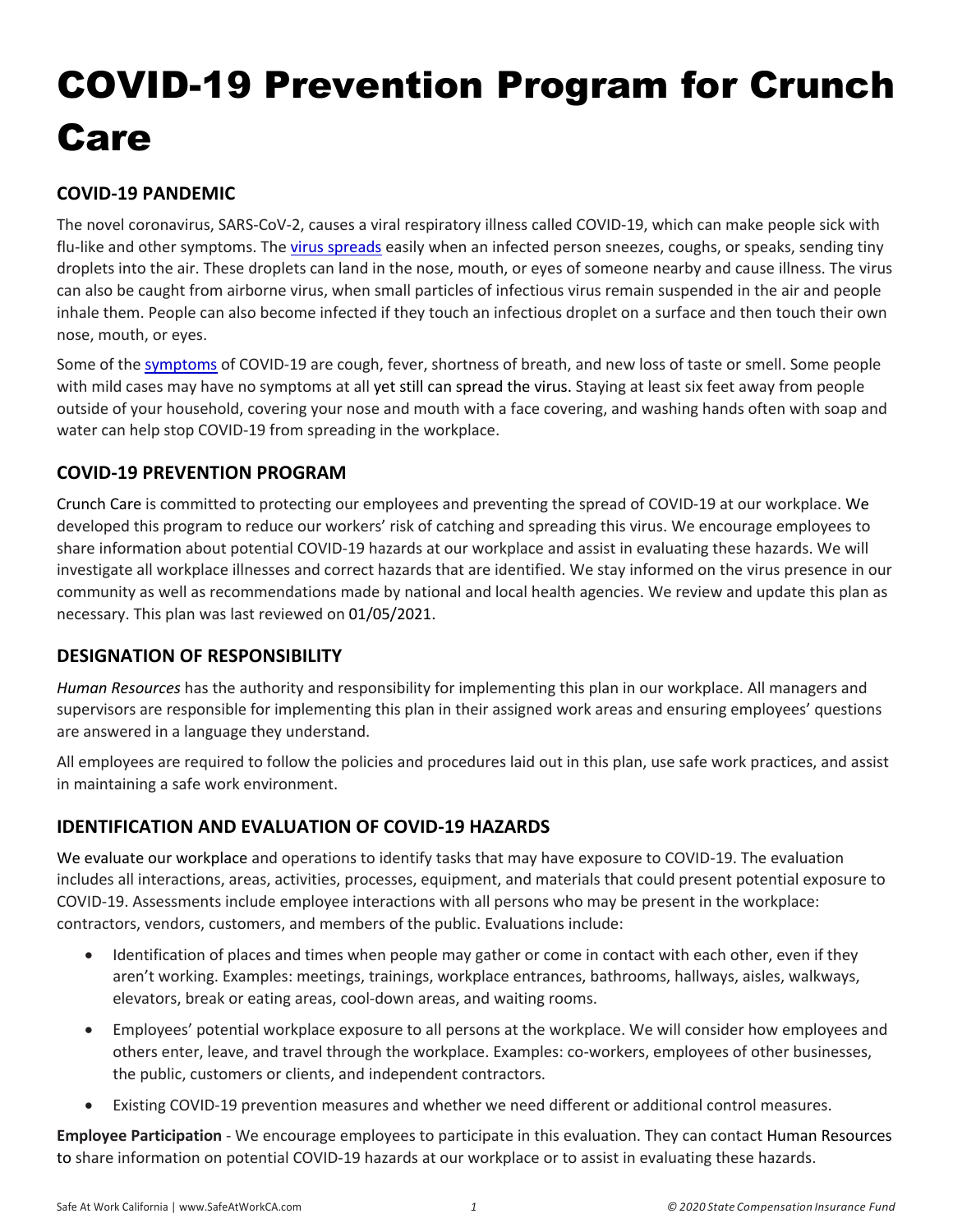We will evaluate how to maximize the amount of outdoor air entering our indoor spaces and if it is possible to increase the filtration efficiency to the highest level possible for our ventilation system.

**Employees may confidentially inform us if they have a higher risk for severe illness from COVID-19, such as those with conditions like lung disease, obesity, or cancer. They will have priority for lower exposure job assignments or working from home whenever possible.** 

The jobs/tasks/activities at Crunch Care have been assessed as follows:

#### **Table 1 – Risk Assessment**

| <b>Job Title or Task</b>    | <b>Description of Exposure Risk</b>                                                               |
|-----------------------------|---------------------------------------------------------------------------------------------------|
| <b>Entering Client Home</b> | Members of client family possibly having Covid-19 or being exposed while in<br>the client's home. |
|                             |                                                                                                   |
|                             |                                                                                                   |
|                             |                                                                                                   |
|                             |                                                                                                   |

## **CORRECTION OF COVID-19 HAZARDS**

We treat all persons, regardless of symptoms or negative test results, as potentially infectious. We select and implement feasible control measures to minimize or eliminate employee exposure to COVID-19. We review orders and guidance COVID-19 hazards and prevention from the State of California and the local health department, including general information and information specific to our industry, location, and operations. We correct unsafe or unhealthy conditions, work practices, policies, and procedures in a timely manner based on the severity of the hazard.

#### **Table 2 – Controls to Reduce Exposure**

| Job Title/Task/Work Area        | <b>Engineering Controls</b>                                                                                                            | <b>Administrative Controls</b>                                                  | <b>PPE</b>                                 |
|---------------------------------|----------------------------------------------------------------------------------------------------------------------------------------|---------------------------------------------------------------------------------|--------------------------------------------|
| <b>Entering Client Home</b>     | Always call client prior to<br>shift to ask Covid Health<br>Care questions to ensure<br>client is following proper<br>safety protocols | Face coverings required on all shifts                                           | Purchase PPE for any<br>employee who needs |
| Caring for child(ren) on shifts | Ensure proper<br>handwashing procedures                                                                                                | Point all employees to proper hand<br>washing procedure video on our<br>website |                                            |
|                                 |                                                                                                                                        |                                                                                 |                                            |
|                                 |                                                                                                                                        |                                                                                 |                                            |

We inspect periodically to check that controls are effective, to identify unhealthy work conditions or practices, and to ensure compliance with this plan. Any deficiencies are corrected right away, and we update this plan if needed.

#### **Administrative Controls – Policies, Procedures, and Practices to Minimize Exposure**

Our administrative controls for COVID-19 are: (add more detail to these as needed to explain how they will be implemented at your workplace.)

*Screening clients* prior to case: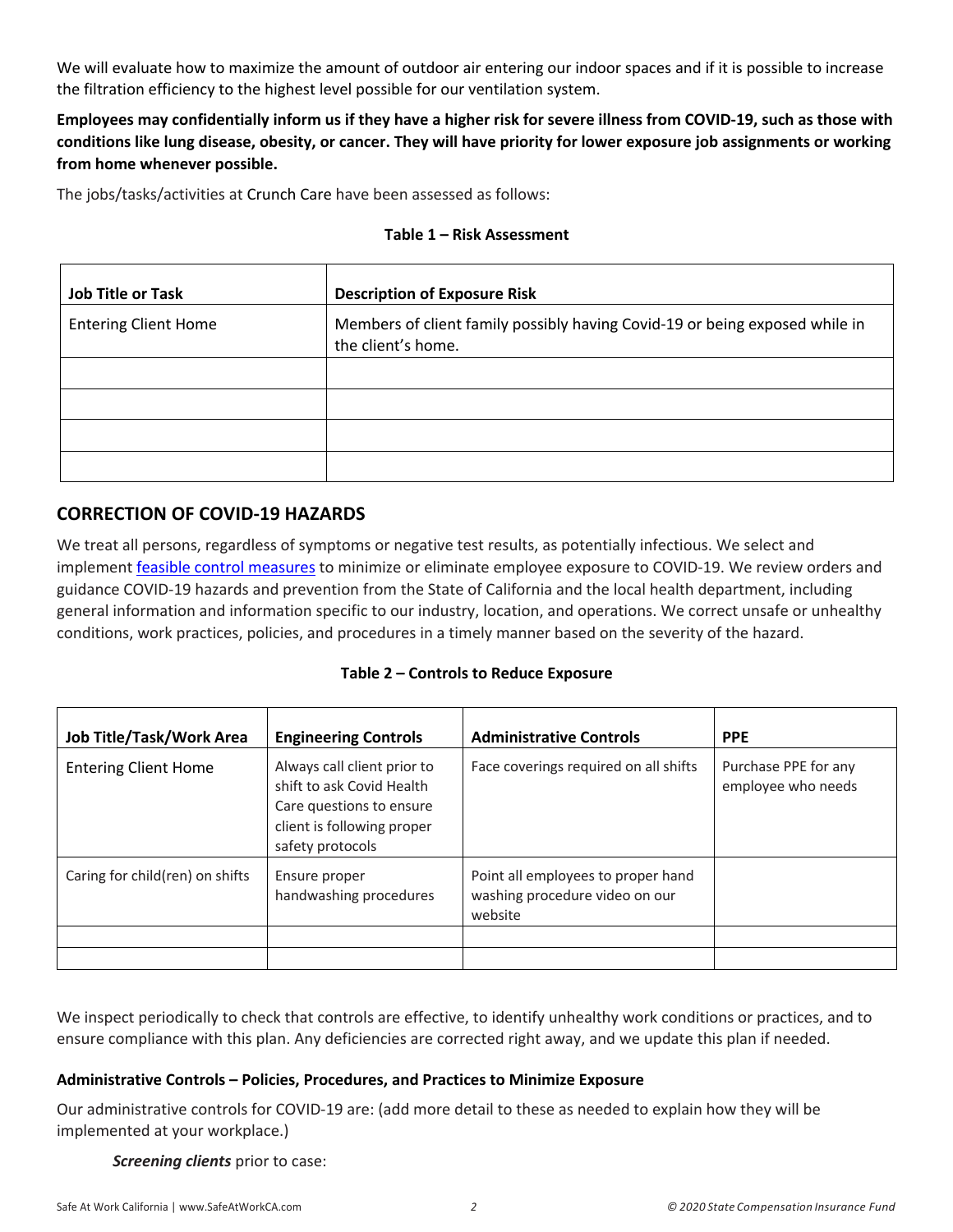Home Screening - Employees self-screen for symptoms prior to leaving for work.

 Home Screening- Call client families ahead of time to ensure they are not experience symptoms and have not been exposed or traveled.

We prohibit any employee or visitor sick with any potentially contagious from entering the workplace. Anyone exhibiting any potential symptoms of COVID-19 should contact Human Resources and leave the worksite.

- *Physical Distancing:* Everyone must keep a six-foot distance from others at all times except where we can show that it is not possible or for brief times during the movement of people in the workplace. When six feet of distance cannot be maintained, people will be as far apart as possible. Methods for physical distancing include:
	- $\circ$  Reducing the number of persons in an area at one time (including visitors)
- *Wearing a Face Covering:* **We provide** face coverings to all employees and require they be worn when indoors, when outdoors if less than six feet from another person, and as required by the local health department or CDPH. We will not prevent any employee from wearing a face covering when required unless it would create a safety hazard. The face coverings provided will be cloth or woven material, fit snuggly, and completely cover the nose and mouth. Face coverings must be clean and undamaged. **Face coverings are not respiratory protection and do not replace physical distancing requirements.**

Employees are not required to wear a face covering in the following situations:

- o When an employee is alone in a room.
- o While eating or drinking at the workplace, provided employees are at least six feet apart and outside air supply to the area has been maximized to the extent possible.
- o When employees wear respiratory protection in accordance with Section 5144 or other Title 8 safety orders.
- o When employees cannot wear face coverings due to a medical or mental health condition or disability. This includes a hearing-impaired person or someone using sign language to communicate. Employees exempted from wearing a face covering due to medical conditions, mental health conditions, or disability must wear an effective non-restrictive alternative, such as a face shield with a drape on the bottom that we will provide, if their condition or disability allows.
- o When a specific task cannot be performed with a face covering. This exception is limited to the time period in which such tasks are being performed, and the unmasked employee shall be at least six feet away from all other persons unless unmasked employees are tested at least twice weekly for COVID-19.

Employees not wearing a face covering, face shield with drape, or respirator, for any reason, will stay at least six feet away from all other people in the workplace unless they are tested twice a week for COVID-19.

- *Practicing Good Hygiene.* Wash hands with soap and water for at least 20 seconds, or use alcohol-based hand sanitizer with at least 60% alcohol.
- *Prohibiting the Sharing of PPE and Other Workplace Equipment* such as phones, computers, and tools. If items must be shared, they are disinfected between uses by different people. Sharing of vehicles is minimized as much as possible.

#### **Personal Protective Equipment (PPE) – Equipment Worn by Employees to Minimize Exposure**

In general, employees WILL NOT use respirators at Crunch Care for protection from COVID-19. If a hazard assessment determines respirators are needed, they will be used in accordance with Title 8, Section 5144. Any PPE used to protect from COVID-19, such as gowns, face masks, and gloves, is selected based on function, fit, and availability. Employees are trained when and why PPE is necessary, how to properly put on and take off PPE, and how to clean, maintain, and store reusable PPE. Job hazard assessments are performed by supervisors to identify any PPE required for a specific job. Supervisors are responsible for ensuring that adequate supplies of PPE are available.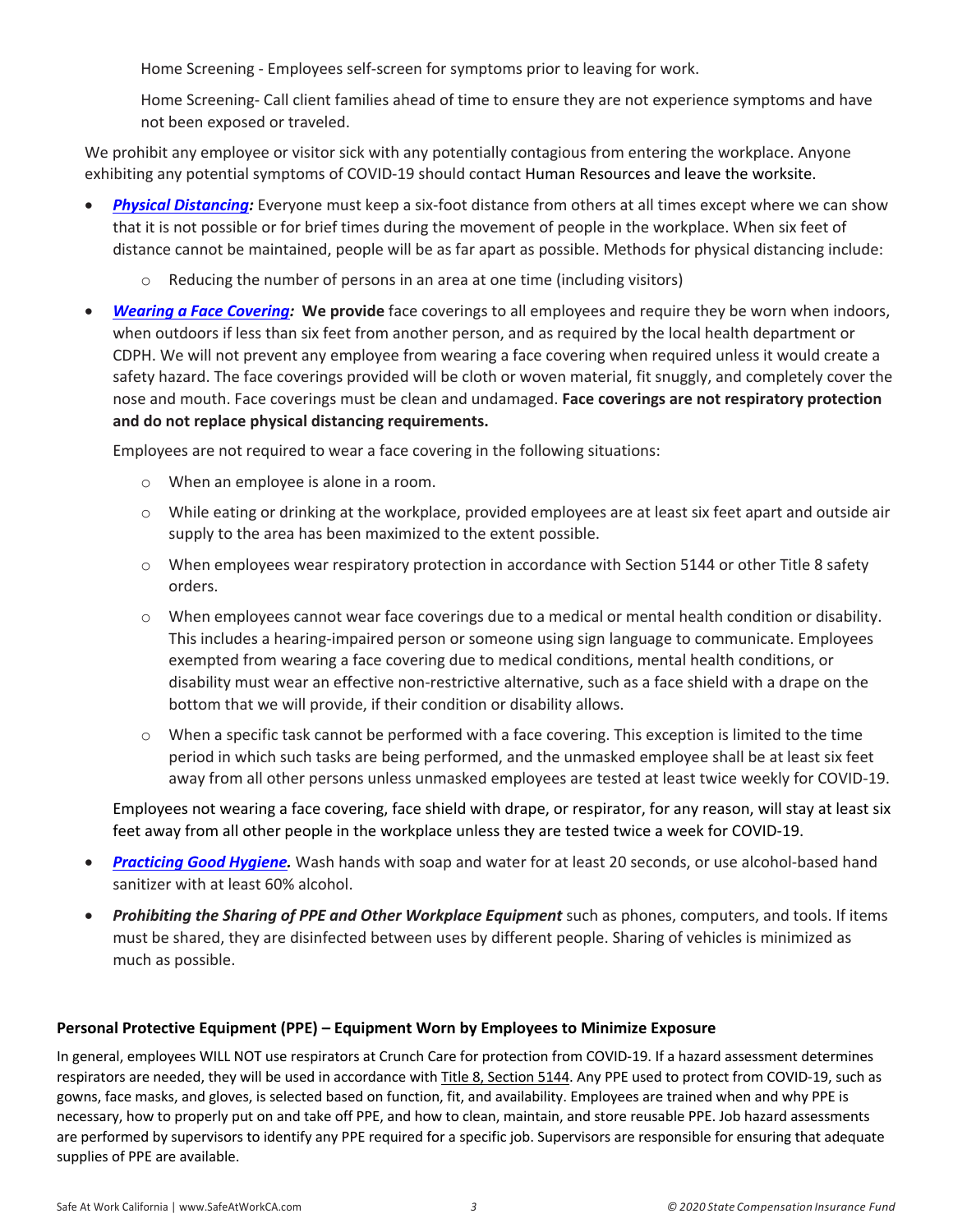## **INVESTIGATING AND RESPONDING TO COVID-19 CASES IN THE WORKPLACE**

#### **Illness at the Workplace**

We investigate all COVID-19 cases in the workplace. Our investigation includes verifying COVID-19 case status, obtaining information on COVID-19 test results and symptom onset, identifying and recording COVID-19 cases, and reporting when required by the regulations.

We will not reveal any personally identifiable information or employee medical information to any person or entity unless required by law (such as Cal/OSHA, local health department, and local law enforcement).

#### **Notification**

Employees must alert Human Resources if they are having symptoms of COVID-19, had a possible COVID-19 exposure, were diagnosed with COVID-19, or are awaiting test results. We do not discriminate or retaliate against employees for reporting positive test results or symptoms.

Following notification of a positive test/diagnosis, we will immediately take the following actions:

- 1. Determine the day and time the COVID-19 case was last present at the workplace, the date of the positive test/diagnosis, and the date the COVID-19 case first experienced symptoms.
- 2. Determine who may have had exposure to the COVID-19 case by reviewing the case's activities during the highrisk period. The high-risk period **for persons who develop symptoms** is from two days before they first develop symptoms until 10 days after symptoms first appeared and 24 hours have passed with no fever, without the use of fever-reducing medications, and symptoms have improved. The high-risk period **for persons who test positive but never develop symptoms** is from two days before until 10 days after their first positive test for COVID-19 was collected.
- 3. Within one day of becoming aware of a positive diagnosis, Human Resources will notify in writing all employees and their authorized representatives, independent contractors and other employers who were potentially exposed. Individuals with close contact will be instructed to quarantine at home. **CDC defines** close contact **as being within six feet of an infected person for 15 cumulative minutes or more over a 24-hour period, starting 2 days prior to symptom onset until the sick person is isolated.** When providing notice under this section, we will not disclose the identity of the infected person(s).
- 4. We will provide employees with potential COVID-19 exposure information about access to COVID-19 testing, which will be offered at no cost during working hours, and isolation requirements resulting from a positive test.
- 5. Investigate whether any workplace factors contributed to the infection and how to further reduce that potential exposure.

We will provide information about COVID-19 related leave benefits. **Confidentially will be maintained at all times.** 

We keep a record of and track all COVID-19 cases to include: employee's name, contact information, occupation, location where the employee worked, the date of the last day at the workplace, and the date of a positive COVID-19 test. This information is kept confidential.

#### **Return to Work**

Criteria for returning to work after testing positive for COVID-19 are as follows:

- Employees who tested positive and had symptoms can return to work when:
	- o At least 10 days have passed since symptoms began, **AND**
	- o At least 24 hours have passed with no fever (100.4°F or above) without the use of fever-reducing medications, **AND**
	- o Other COVID-19 symptoms have improved.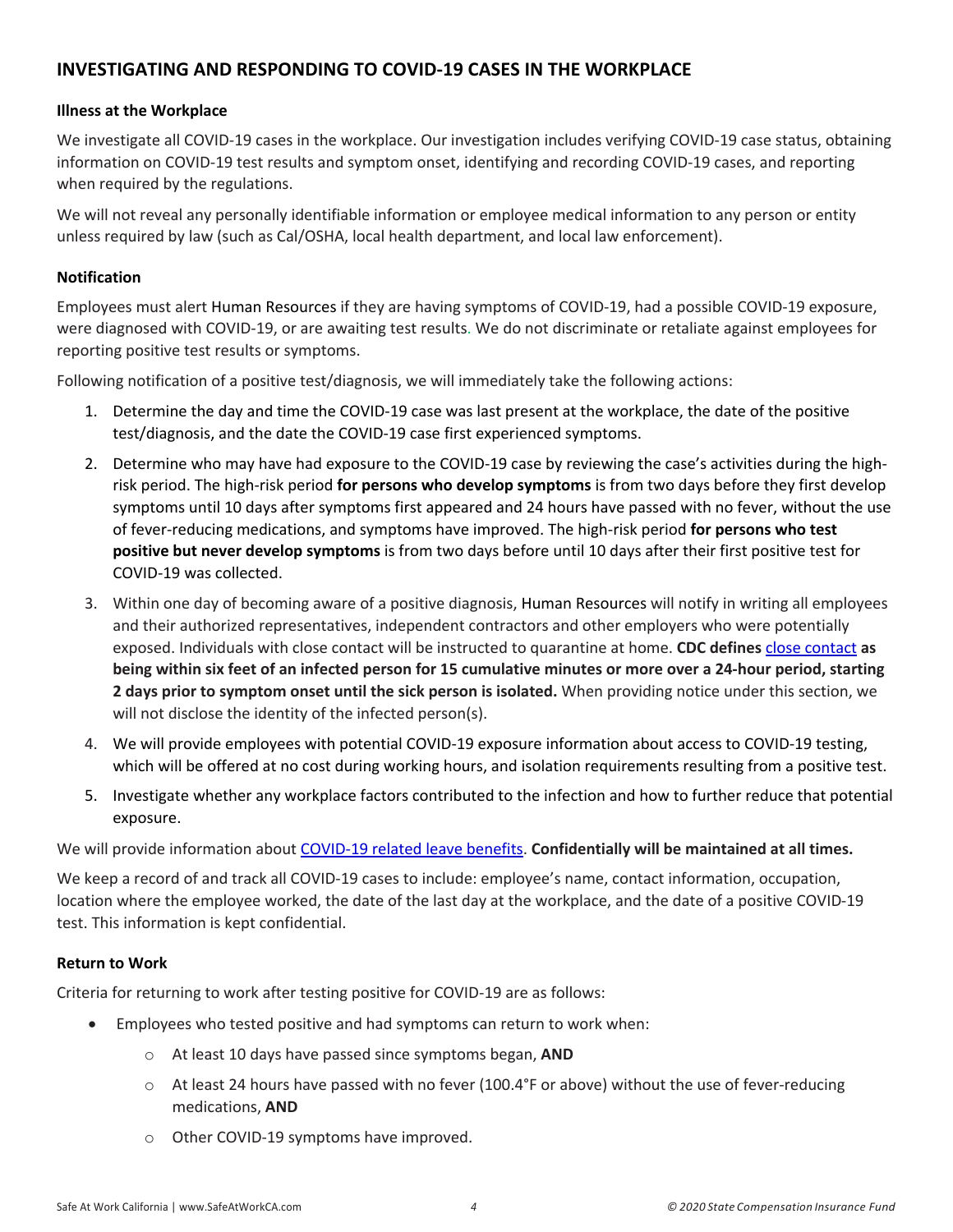- Employees who test positive but never have symptoms can return to work:
	- o After at least 10 days have passed since the date of positive specimen collection.
- Employees who have completed an order to isolate or quarantine by a local or state health official. If the period of time was not specified, then it is 10 days from the issuance of an order to isolate or an order to quarantine.
- Employees that have approval from Cal/OSHA on the basis that removal of the employee would create undue risk to a community's health and safety. In these instances, effective control measures such as isolation or respiratory protection will be implemented to prevent infection of other employees at the workplace.

A negative test result is not required for an employee to return to work.

## **REPORTING, RECORDKEEPING, AND ACCESS**

#### **Reporting**

Reporting to the Local Health Department (LHD) **–** This requirement also complies with AB 685**.** 

Within 48-hours of knowledge, Human Resources will notify the local health department (LHD), Health & Human Services Agency (858) 694-3900 of any workplace outbreak of COVID-19. An outbreak reportable to our LHD is defined as at least three COVID-19 cases among workers at the same worksite within a 14-day period. We will work with the LHD to carry out contact tracing and follow all LHD recommendations including temporary closure of our business if advised.

Reporting to our Claims Administrator **– SB 1159** (This section applies to employers with five or more employees)

Human Resources will report to State Fund when an employee has tested positive for COVID-19. This report will be made within three days of knowledge of an employees' positive test result.

CAL/OSHA Recording/Reporting **-** We will record on our 300 log all work-related COVID-19 cases that meet one of the following criteria: death, days away from work, restricted work or transfer to another job, medical treatment beyond first aid, loss of consciousness, significant injury or illness diagnoses by a physician or other licensed health care professional.

We will report any serious COVID-19 illness that required inpatient hospitalization or resulted in death to our local Cal/OSHA office as soon as possible, but in no case more than eight hours after knowledge.

#### **Recordkeeping**

Crunch Care maintains records of the steps taken to implement this written program. These records include but are not limited to training, inspections, hazard identification, etc.

We keep a record of and track all COVID-19 cases. These records include the employee's:

- Name
- Contact information
- Occupation
- Location where the employee worked
- Date of the last day at the workplace
- Date of positive COVID-19 test

All medical information will be kept confidential. The log of COVID cases, with names and contact information removed, will be made available to employees, authorized employee representatives, or as otherwise required by law.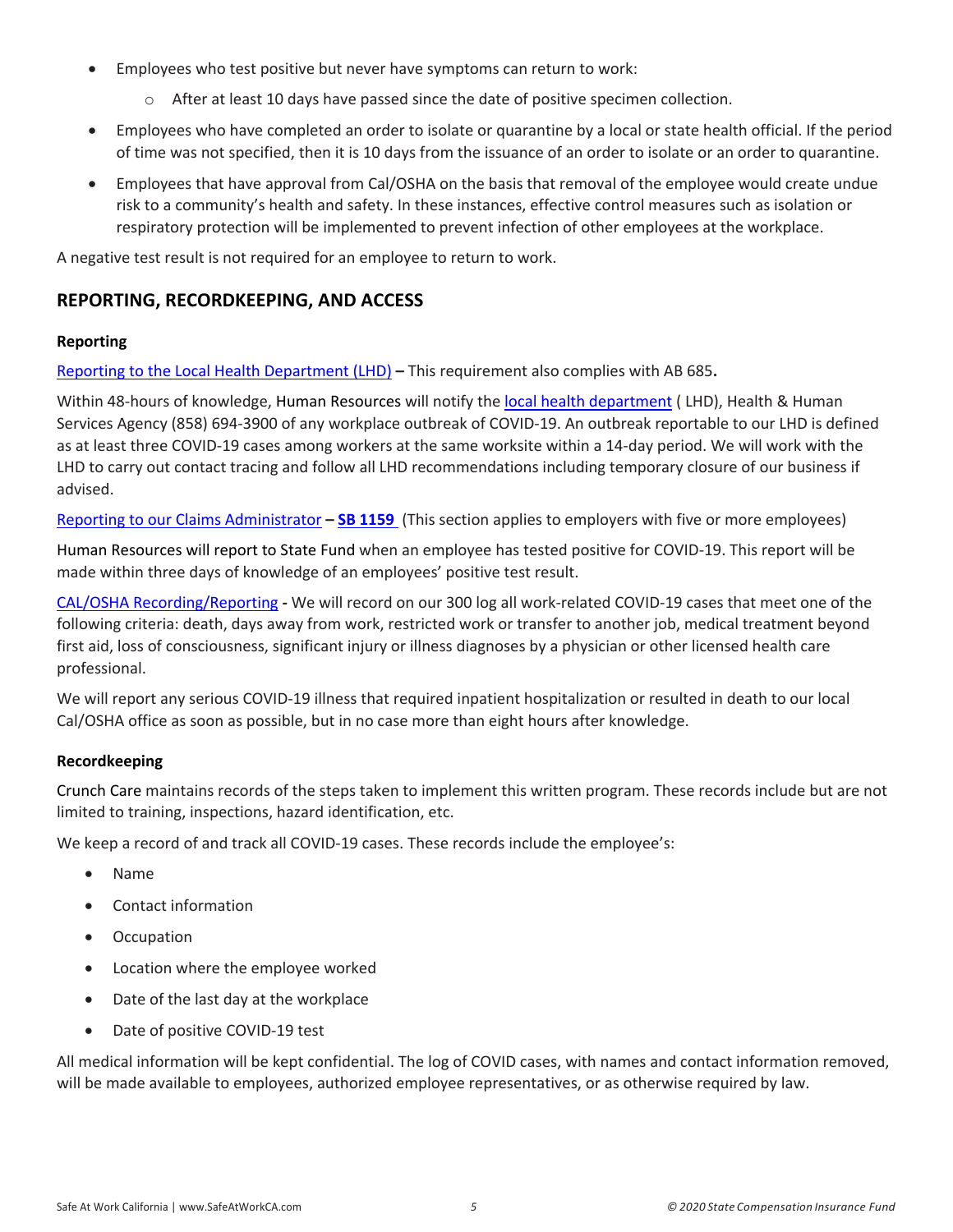#### **Access**

This program will be made available at the workplace to employees, authorized employee representatives, and to representatives of Cal/OSHA.

## **COMMUNICATION SYSTEMS**

We ask all employees to confidentially report, without fear of discrimination or retaliation, any symptoms, potential exposures, and possible hazards relating to COVID-19 at the workplace. Employees should make these reports to Human Resources.

We explain to all employees how we accommodate employees at higher risk of severe COVID-19 illness. An employee can make a confidential report of his/her own high risk condition to Human Resources.

If an employee is suspected of having a workplace exposure to COVID-19, we will provide information about access to COVID-19 testing at no cost. We will inform affected employees of the reason for testing and the potential consequences of a positive test. Local COVID-19 testing is available in our area through the following:

• Local Health Department

Note: Additional communication requirements may apply depending upon severity of outbreak. See Appendix A for multiple COVID-19 infections and outbreak procedures. See Appendix B for major outbreak procedures.

We communicate information about COVID-19 hazards and our COVID-19 policies and procedures to employees and other employers, persons, and entities that come in contact with our workplace. Other employers must ensure their employees follow our plan or equivalent to ensure protection of both their and our employees. When our employees are at another worksite, we will verify that procedures at the other worksite are protective of our employees, such as mask wearing and social distancing.

## **EMPLOYEE TRAINING AND INSTRUCTION**

We provide all employees training and instruction on the symptoms of COVID-19 illness and exposure control methods in place at Crunch Care including:

- Information on how COVID-19 spreads and infects people.
- Symptoms of COVID-19
- The importance of getting a COVID-19 test and staying out of the workplace if you have symptoms.
- Our symptom screening procedures for employees and all other visitors to the workplace
- Risk of exposure to COVID-19 on the job.
- Cleaning and disinfection schedules and procedures for our workplace.
- Control measures to protect employees from exposure and infection:
	- o Requiring employees to stay home when sick.
	- $\circ$  Physical distancing. Employees must maintain at least 6' of separation from other individuals in the workplace. Since infectious aerosols can travel further than 6', face covering are required along with physical distancing at all indoor workplaces.
	- $\circ$  Frequent handwashing with soap and water for at least 20 seconds, or using hand sanitizer when handwashing sinks are not readily accessible.
	- o Proper use of a face coverings and the fact that a face covering is NOT respiratory protection.
	- o Covering coughs and sneezes.
- Acceptable PPE and proper use.
- What to do if they are sick and how to obtain a COVID-19 test.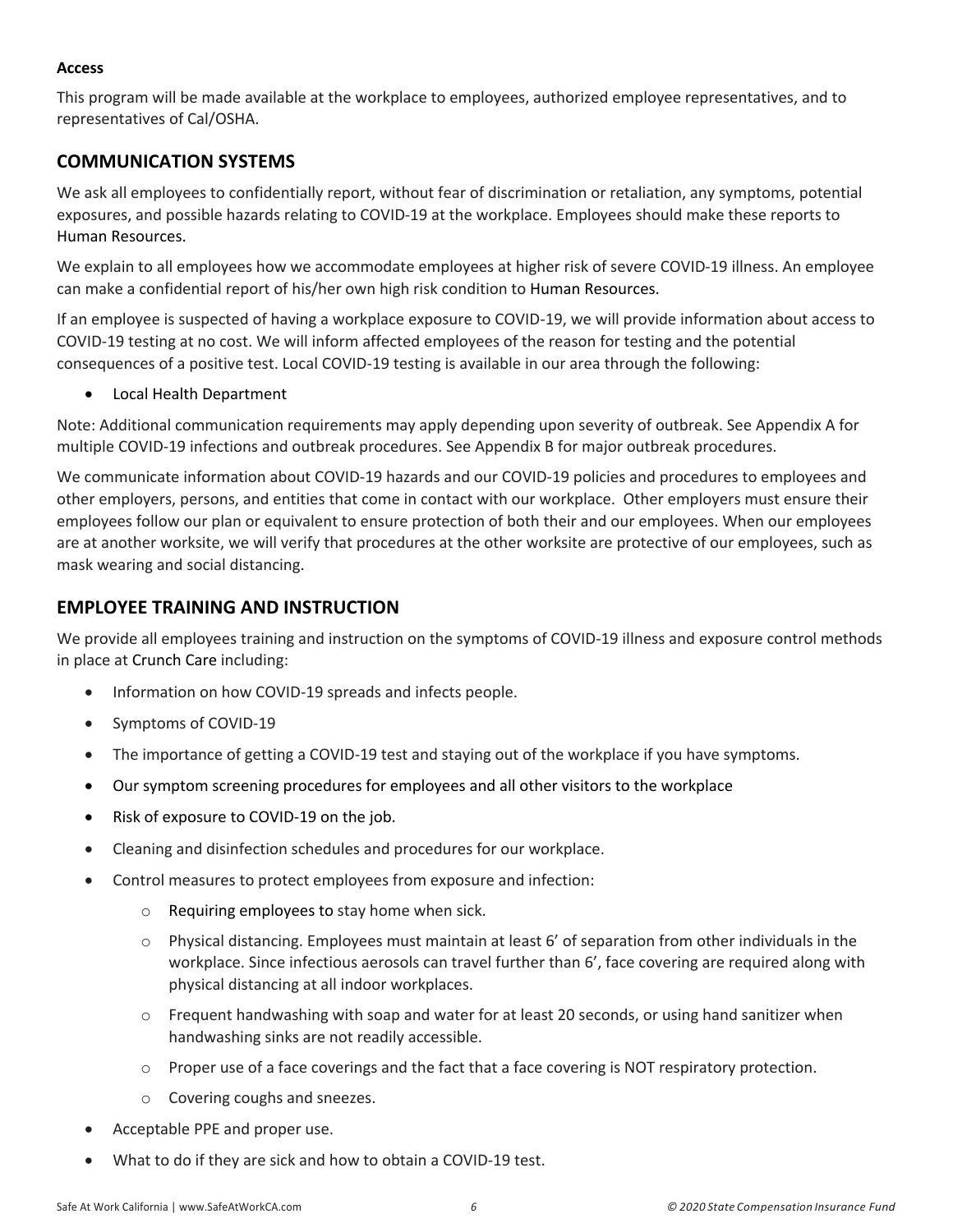- Information on COVID-19-related leave benefits available under workers' compensation law, the federal Families First Coronavirus Response Act, Labor Code sections 248.1 and 248.5, Labor Code sections 3212.86 through 3212.88, local governmental requirements, the Crunch Care leave policies, and leave guaranteed by contract.
- The contents of this plan.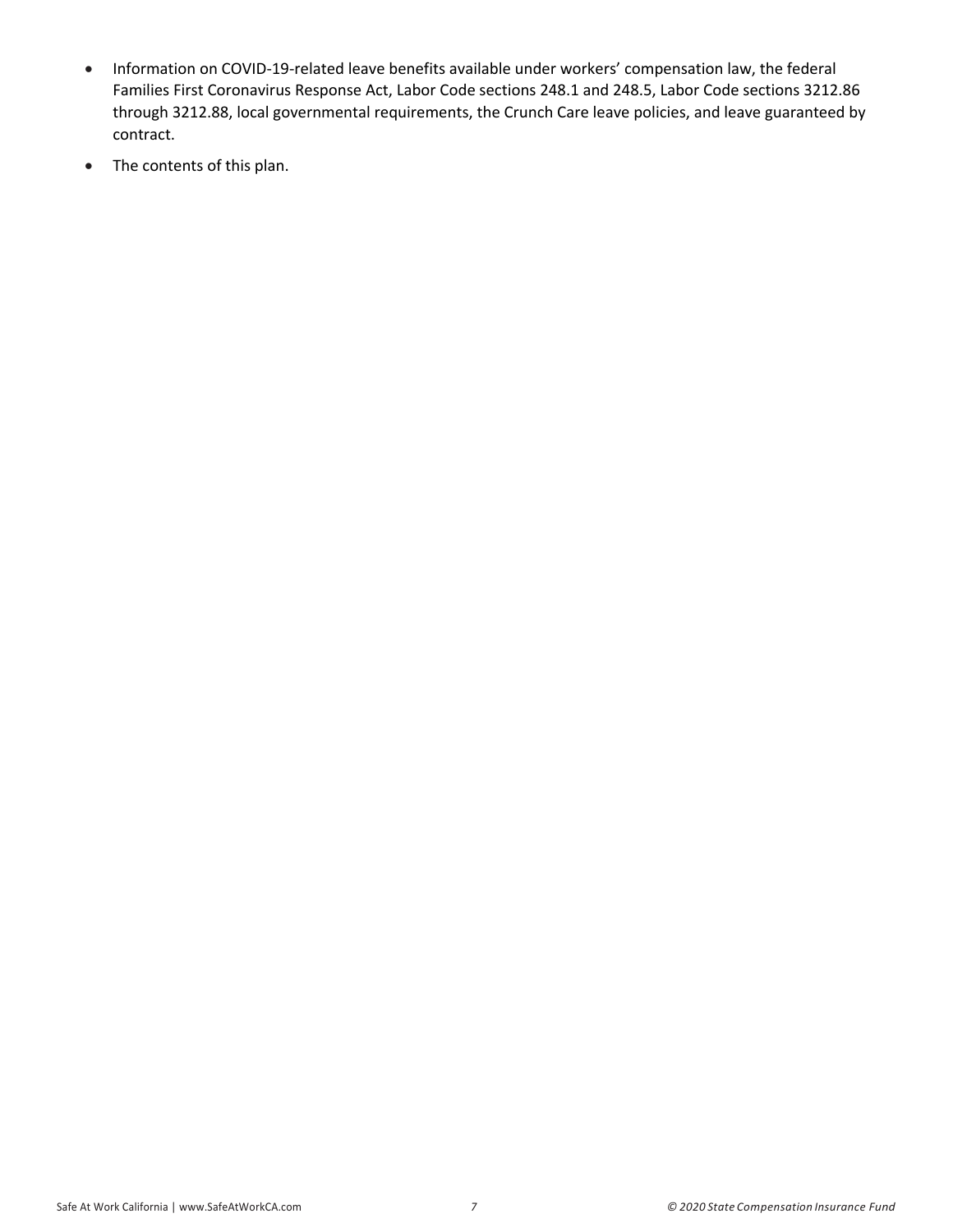## **APPENDIX A - MULTIPLE COVID-19 INFECTIONS AND OUTBREAKS**

The following procedures will be followed whenever there are three or more COVID-19 cases in our workplace within a 14-day period or the workplace has been identified by the Local Health Department (LHD) as the location of a COVID-19 outbreak. These procedures can be stopped only after no new COVID-19 cases are detected at our workplace for a 14 day period.

#### **Testing**

Crunch Care will provide testing to all employees at no cost during working hours except for those not present during the outbreak period defined above. This testing will be done immediately after determination of an outbreak, and then again one week later; negative test results will not change the quarantine or health order status of any individual. Following these two tests, we will provide continuous testing to employees in the workplace during the defined outbreak period at least once a week, or more frequently if recommended by the LHD. We will provide additional testing as required by the Division in accordance with any special order from Cal/OSHA.

#### **Exclusion from the Workplace**

The following employees will be excluded from the workplace during an outbreak:

- Positive cases until return to work requirements are met.
- Employees that have been exposed to COVID-19 until 10 days after the last known exposure.

Employees excluded from work due to positive diagnosis or exposure but otherwise able and available to work will maintain their earnings, seniority, and all other rights and benefits. Information on available benefits will be provided at the time of exclusion.

#### **Workplace Investigation, Review, and Hazard Correction**

We will investigate all workplace illness to determine potential factors in the workplace that could have contributed to the COVID-19 outbreak. Additionally, we will review our relevant COVID-19 policies, procedures, and controls and we will implement changes needed to prevent further virus spread.

All investigations and reviews will be documented to include:

- Investigation of new or continuing COVID-19 hazards.
- Review of our leave policies and practices, including whether employees are discouraged from staying home when sick.
- Review of our COVID-19 testing policies.
- Investigation of the sufficiency of outdoor air.
- Investigation of the sufficiency of air filtration.
- Investigation into feasibility of physical distancing.

These reviews will be updated every 30 days that an outbreak continues with new information, new or previously unrecognized COVID-19 hazards, or as necessary. We will make changes based on investigations and reviews to reduce the spread of COVID-19 and consider such actions as moving work tasks outdoors, allowing employees to work remotely, increasing outdoor air supply to our indoor workplaces, improving air filtration to the highest MERV rating compatible with our air handling system, increasing physical distancing as much as possible, providing respiratory protection, or other possible control measures.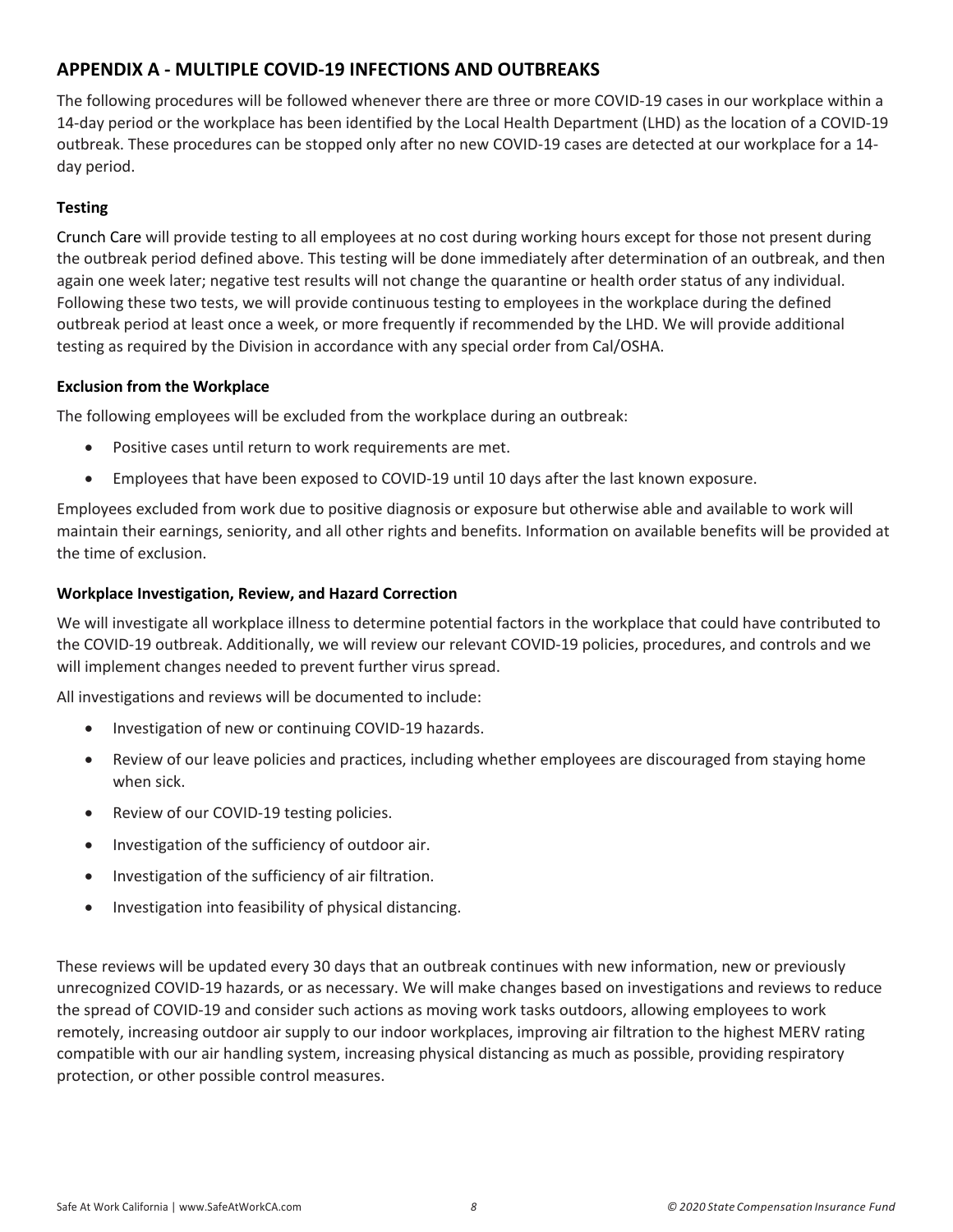## **Notifications to the Local Health Department (LHD)**

As soon as possible but at least within 48-hours of knowledge, Human Resources will notify our LHD, Local Health Department, whenever there are three or more COVID-19 cases. We will work with the LHD to carry out contact tracing and follow all LHD recommendations including temporary closure of our business if advised. We will provide the LHD the total number of cases and for each case the following:

- Name
- Contact information
- Occupation
- Workplace location
- Business address
- Hospitalization and/or fatality status
- North American Industry Classification System (NAICS) code of the workplace
- Any other information requested

We will continue to update the LHD with additional case information during the outbreak period until there have been no detected COVID-19 cases for 14 days.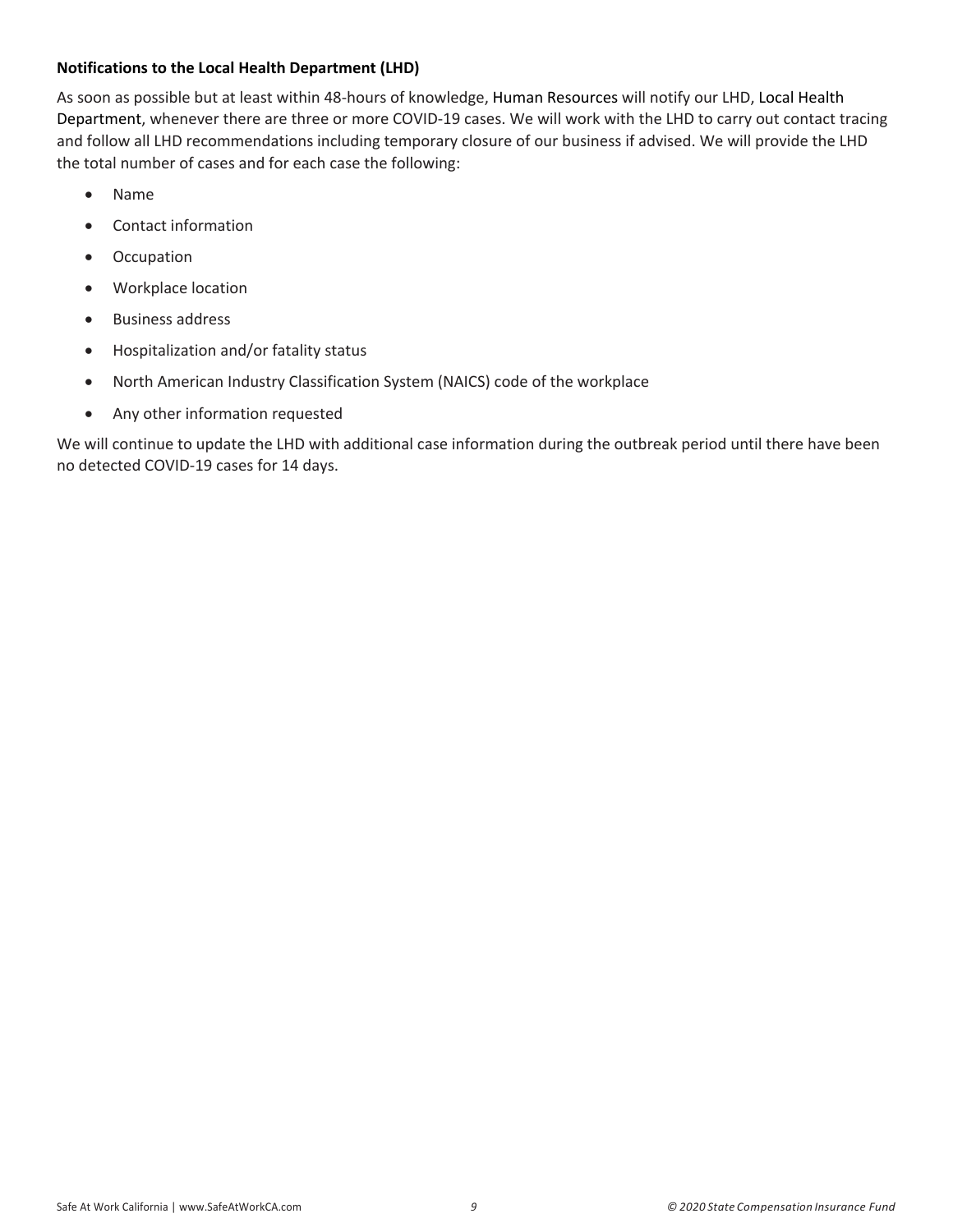## **APPENDIX B – MAJOR COVID-19 OUTBREAKS**

The following procedures will be followed whenever there are 20 or more COVID-19 cases in our workplace within a 30 day period. These procedures can be discontinued only after no new COVID-19 cases are detected at our workplace for a 14-day period.

## **Testing**

Crunch Care will provide testing to all employees present at the workplace during the relevant 30-day period and who remain at the workplace at no cost during working hours. Testing will be provided twice a week or more frequently if recommended by the Local Health Department (LHD).

#### **Exclusion from the Workplace**

The following employees will be excluded from the workplace:

- Positive cases until return to work requirements are met.
- Employees that have been exposed to COVID-19 until 10 days after the last known exposure.
- Employees excluded from work due to positive diagnosis or exposure but otherwise able and available to work will maintain their earnings, seniority, and all other rights and benefits. Information on available benefits will be provided at the time of exclusion.

## **Investigation of Workplace COVID-19 Illnesses**

We will implement effective procedures for verifying COVID-19 case status, receiving information regarding COVID-19 test results and onset of COVID-19 symptoms, and identifying and recording COVID-19 cases. Upon notification of a COVID-19 case, we will do the following:

- 1. Determine the day and time the COVID-19 case was last present at the workplace, the date of the positive test/diagnosis, and the date the COVID-19 case first experienced symptoms.
- 2. Determine who may have had exposure to the COVID-19 case by reviewing the case's activities during the high risk period.
	- The high-risk period **for persons who develop symptoms** is from two days before they first develop symptoms until 10 days after symptoms first appeared and 24 hours have passed with no fever, without the use of fever-reducing medications, and symptoms have improved.
	- The high-risk period **for persons who test positive but never develop symptoms** is from two days before until 10 days after their first positive test for COVID-19 was collected.
- 3. Within one day of becoming aware of a positive diagnosis, Human Resources, will notify in writing all employees, and subcontracted employees, who were potentially exposed and instruct individuals with close contact to quarantine at home.
	- **CDC defines** close contact **as being within six feet of an infected person for 15 cumulative minutes or more over a 24-hour period starting 2 days prior to symptom onset until the sick person is isolated.**
- 4. Employees with potential COVID-19 exposure will be provided with information about access to COVID-19 testing, which will be offered at no cost during working hours, and the possible consequences of a positive test.
- 5. Investigate whether any workplace factors contributed to the risk infection and how to further reduce that potential exposure.

We will ensure that all personal identifying information and employee medical records are kept confidential and that testing and medical services will be provided in a manner that ensures confidentiality of our employees. Non-redacted information on COVID-19 cases shall be provided to the local health department, CDPH, the Division, the National Institute for Occupational Safety and Health (NIOSH), or as otherwise required by law immediately upon request.